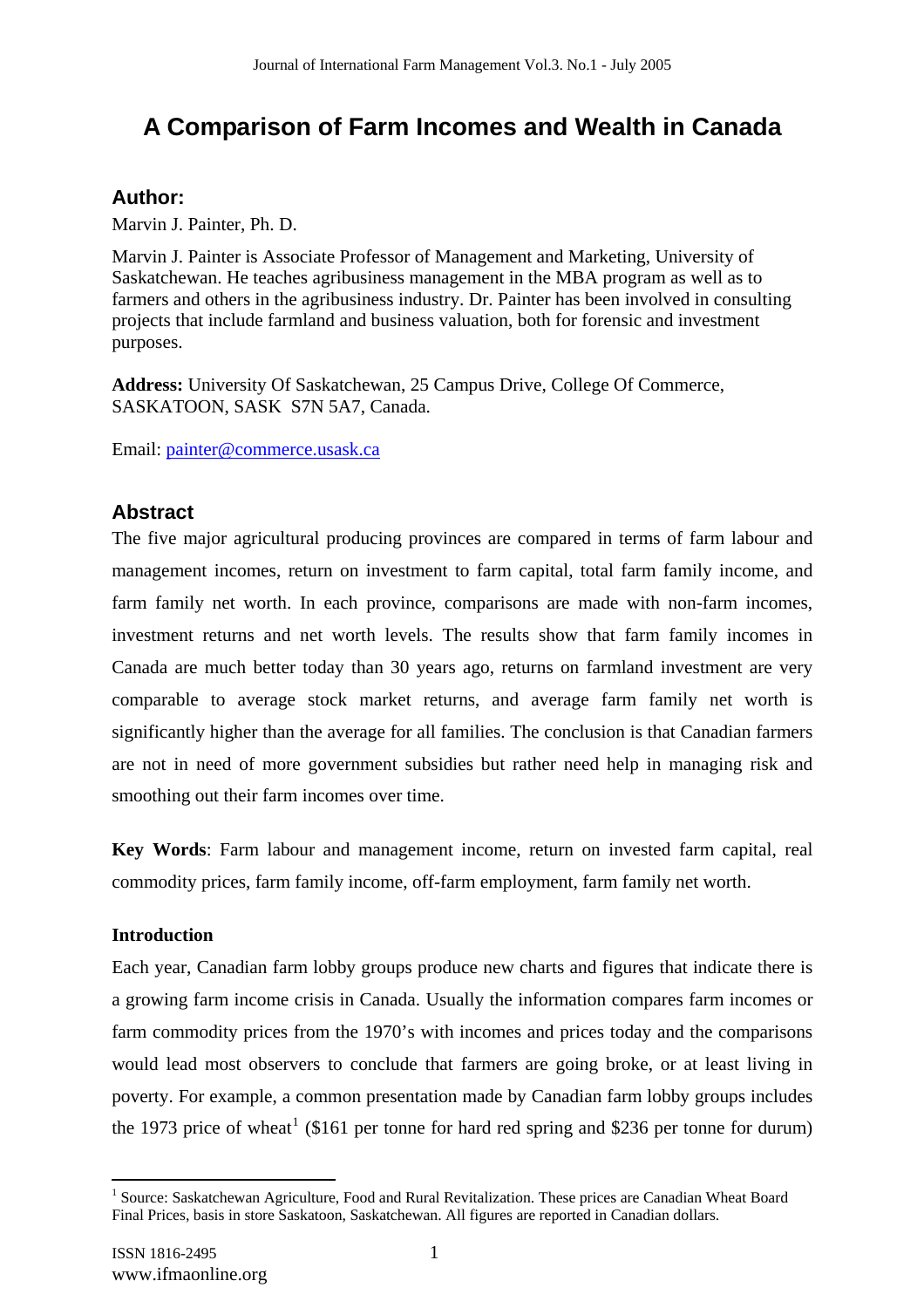inflated to the present day using the Canadian consumer price index (CPI). If wheat prices had increased by the average CPI each year since 1973, in 2003 hard red spring wheat would have been priced at \$695 per tonne and durum at \$1,020 per tonne. But actual prices in 2003 for hard red spring and durum were only \$202 and \$212 per tonne, respectively. Similarly, Figure 1 illustrates the change in average net farm income in the province of Ontario<sup>2</sup> over the last 30 years, showing average net farm income of \$446.15 per hectare in 1973 but only \$14.06 per hectare in 2003 (comparison in 2003 Cdn \$). Both of these illustrations make it appear that Canadian farm families have faced a severe downward slide in family incomes. Farm lobby groups use these illustrations to press their case for larger farm subsidies from both the federal and provincial governments.



**Figure 1: Average Net Farm Income/hectare in Ontario (2003 Cdn \$) 1972 - 2003** 

There are several problems associated with using commodity prices and net farm incomes as indicators of farm financial health. First, declining real commodity prices have been offset by increasing technological efficiencies, such as new fertilizers and seed varieties that have increased average yields, and improved machinery and equipment that allows individual farmers to manage many more hectares than they could have 30 years ago. Secondly, the lobby groups usually do not report the extent to which farm families have adapted to declining commodity prices by increasing farm size and/or by diversifying to off-farm sources of income. And thirdly, reported net farm income in Canada can be misleading and is not an accurate reflection of returns to farm labour, management and capital invested. For

 $2$  Ontario has been illustrated here but each of the other provinces in this study show a similar pattern for net farm incomes.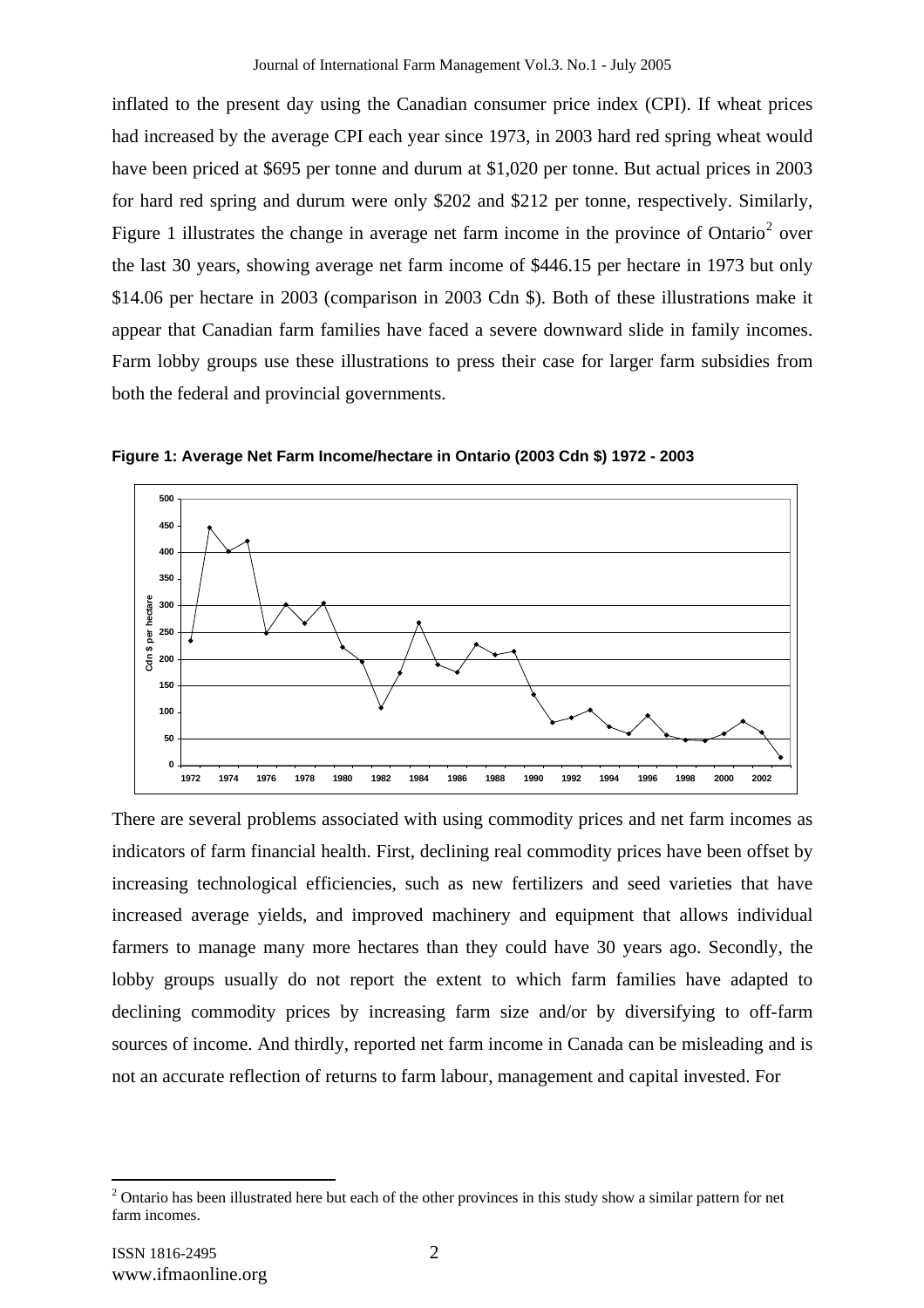Canadian farm financial data, net farm income is calculated as follows:

Gross farm cash receipts (including Government program payments)

Less: Gross cash operating expenses

Equals: Net farm cash income

Less: Depreciation on building and equipment

Equals: Realized net farm income

Less: Value of inventory changes (can be plus or minus, depending on whether inventories have increased (+) or decreased (-))

Equals: Net farm income

It is important to note that in the calculation of net farm income, no allowance is made for farmers' labour and management efforts, although one of the expenses is wages, which may be paid to family members or hired hands. Also included in expenses are rents, interest on land and building debt, property taxes, and depreciation on buildings, all of which are associated with the return on capital invested in land and buildings. Therefore, the first step will be to calculate adjusted net farm income, of which part will represent farm labour and management income and the rest the return on invested farm capital. Then, the analysis will assess the financial health of Canadian farm families, for the major agricultural producing provinces of Alberta, Saskatchewan, Manitoba, Ontario, and Quebec. The study objectives are;

- 1. Calculate adjusted net farm incomes in each province and disaggregate into two streams; a) labour and management income, and b) return to invested capital in land and buildings.
- 2. For each province, average farm labour and management income is compared to average employment income for the province for the past 30 years to assess whether farmers are being underpaid for their labour and management efforts. Similarly for each province, the average yield (%) on invested farm capital is compared to average yields on various stock and bond markets, domestically and internationally, to assess whether farmers have kept pace on the investment side.
- 3. Total income comparisons are made between the average for farm families and that average for all families to determine whether farm families are relatively better or worse off today than they were 30 years ago. This comparison is also used to discuss what farm families have done to offset declining commodity prices.
- 4. Average farm family net worth is compared to average net worth for all families to assess whether farm wealth levels have been improving or getting worse, relative to the population average.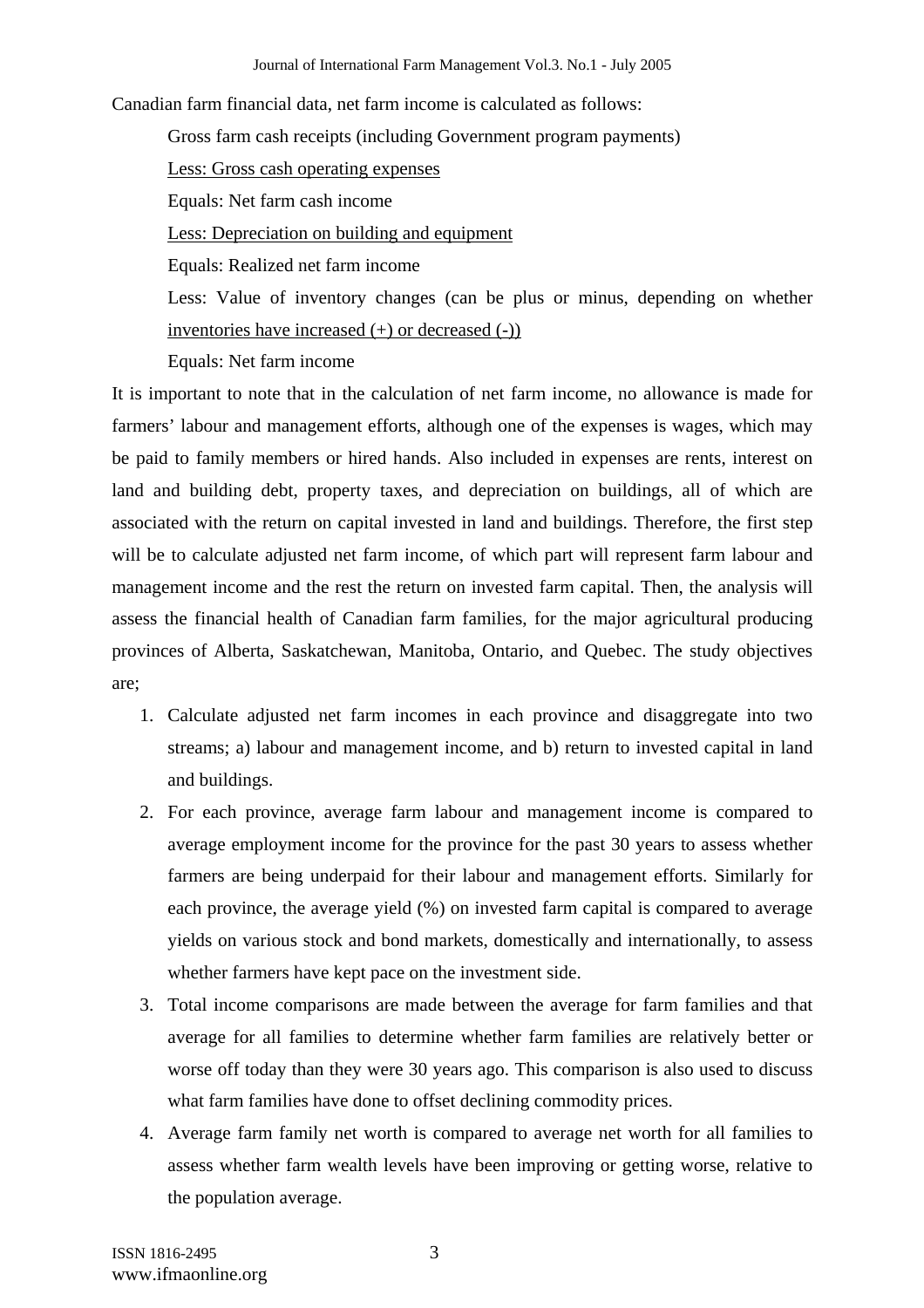### **Methodology and Data<sup>3</sup>**

Data for farm income and expenses, farmland values, average farm size and number of farmers for each of the provinces throughout the study period (1972 – 2003) is derived from the provincial departments of agriculture; Alberta Agriculture, Food and Rural Development, Saskatchewan Agriculture, Food and Rural Revitalization, Manitoba Agriculture and Food, Ontario Agriculture and Food, and Ministere de l'Agriculture in Quebec<sup>4</sup>. The main part of the methodology is in disaggregating adjusted net farm income into two components; labour and management income and return to capital invested.

### *Return on Invested Farm Capital (ROI)*

The return on investment<sup>5</sup> to farmland ownership<sup>6</sup> is based on a standard crop share lease agreement which provides one-third of the gross receipts to the lessor (farmland owner) up to 1985, after which the crop share is reduced to one-quarter. The reduction in crop share to the lessor was a market reaction to increasing input costs without corresponding increases in commodity prices (Painter, 2000). The lessor<sup>7</sup> is then responsible for paying property taxes and depreciation on farm buildings. The crop share lease agreement represents the most common form of rental agreement in western Canada over the past 35 years.

The net lessor crop share/hectare (NCS) in each province is calculated as follows:

 $NCS_t = CS_t - PT_t - BD_t$  (1)

where,

 $\overline{a}$ 

 $NCS_t$  = net crop share/hectare in year t;

 $CS_t$  = average lessor crop share/hectare in year  $t^8$ ;

 $PT_t$  = average property tax/hectare in year t; and

 $BD_t$  = average building depreciation/hectare in year t.

 $3$  The methodology employed here is from Painter (2005), where labour, management and capital returns were compared for Alberta, Saskatchewan and Manitoba.

<sup>&</sup>lt;sup>4</sup> Other data sources that were used include Agriculture and Agri-Food Canada, Canada Grains Council, Canadian Wheat Board, Canadian Grain Commission, Canadian Transport Agency, Farm Credit Canada, and Statistics Canada.

<sup>&</sup>lt;sup>5</sup> 'Return on Investment' is used interchangeably with 'yield'.

<sup>&</sup>lt;sup>6</sup> The return on invested farm capital is the return on farmland and buildings investment. The expenses associated with owning, leasing and maintaining equipment are considered operating expenses and are deducted to arrive at net income available for labour, management and invested capital.

 $7$  The lessor, or farmland owner, may or may not be the farmer operator. In many cases, farmers operate a combination of owned and leased land. For this purpose, all farmland is treated as if it is leased.

<sup>&</sup>lt;sup>8</sup> In the data set and calculations, a one-third crop share is used up to 1985 after which a one-quarter crop share is used for the remaining years.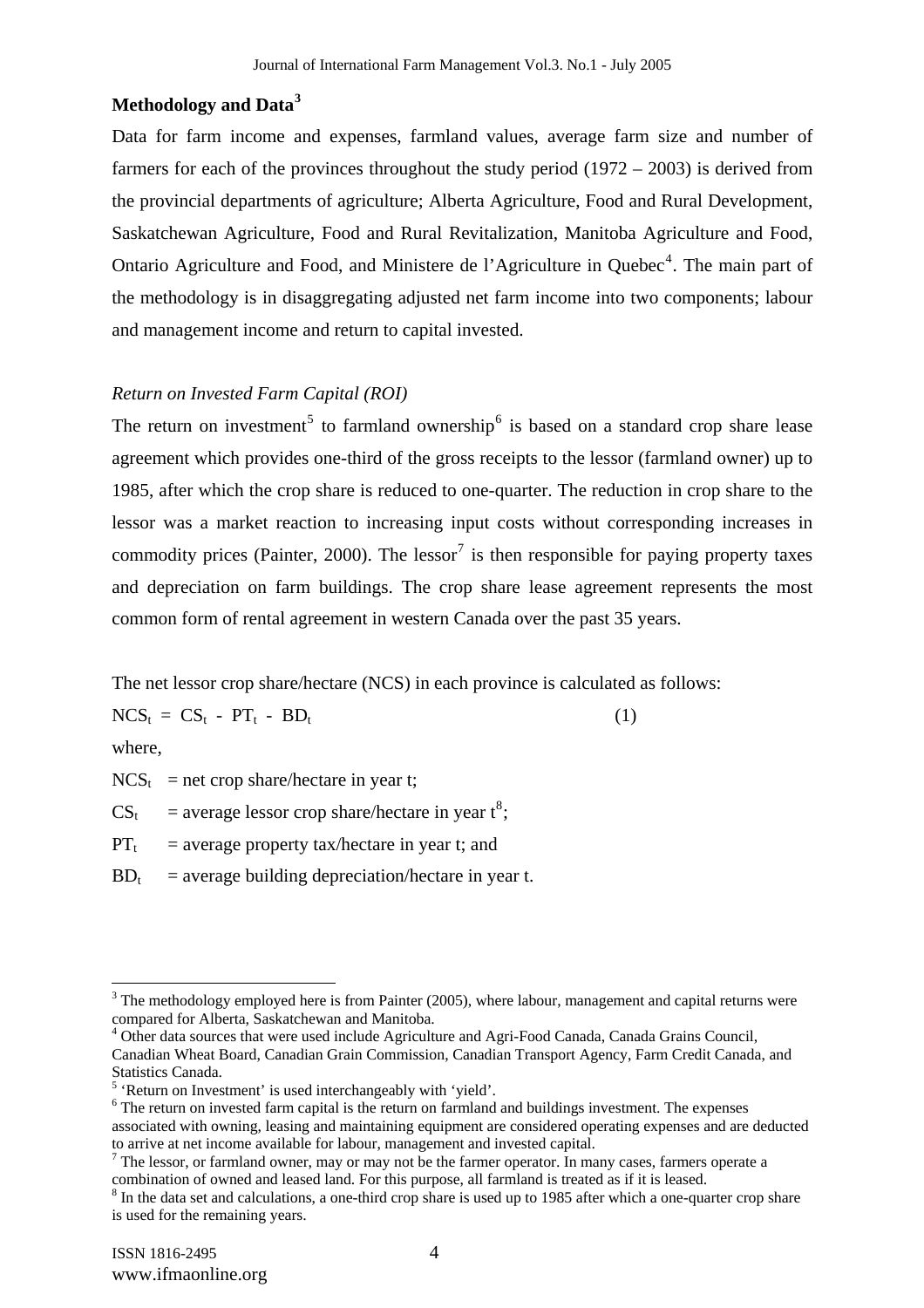Then, the return on investment, or yield, is calculated as:

$$
ROI_{t} = \frac{NCS_{t}}{V_{t-1}} + \frac{V_{t} - V_{t-1}}{V_{t-1}}
$$
\n(2)

where,

$$
ROIt = average return on farmland and buildings investment in year t;\nVt, Vt-1 = average value of farmland and buildings/hectare in year t and t-1;\nNGG
$$

$$
\frac{NCS_t}{V_{t-1}}
$$
 = farmland owner's operating yield on farmland investment in year t; and

$$
\frac{V_t - V_{t-1}}{V_{t-1}}
$$
 = farmland owner's capital gain yield in year t.

#### *Farmer Labour and Management Income (L&M)*

With this approach, the farmer's labour and management income is the residual left after all other expenses and returns to capital have been paid. In Canada, close to 50% of all farmland is leased. The farmer lessee must pay the lease payment just like any other expense, leaving the residual as the return to labour and management. In the case where the farmer owns the land, the farmer's opportunity cost is the lease revenue that could otherwise be obtained by leasing out the land, leaving the residual as the return to labour and management.

The residual return to labour and management is the net income left after paying all cash *operating* expenses and deducting the crop share paid to the lessor. The accounting for net farm income does not provide an indication of returns available to labour, management or capital. Adjustments need to be made to arrive at the total net income each year that is available to pay a return to labour and management and a return to capital. The expenses that need to be adjusted in the calculation (added back to arrive at adjusted net farm income) are; 1) land rent, building depreciation and interest expenses, as they are paid out of the return to capital, and 2) paid hired and family labour expenses (often paid to family members for tax purposes) as they are part of the overall farm labour and management income. Although there are other acceptable methods of disaggregating total farm returns into returns to labour, management and capital, this method has been employed in a number of cases: Painter and Schoney (1994), Painter (2000), and Painter (2005).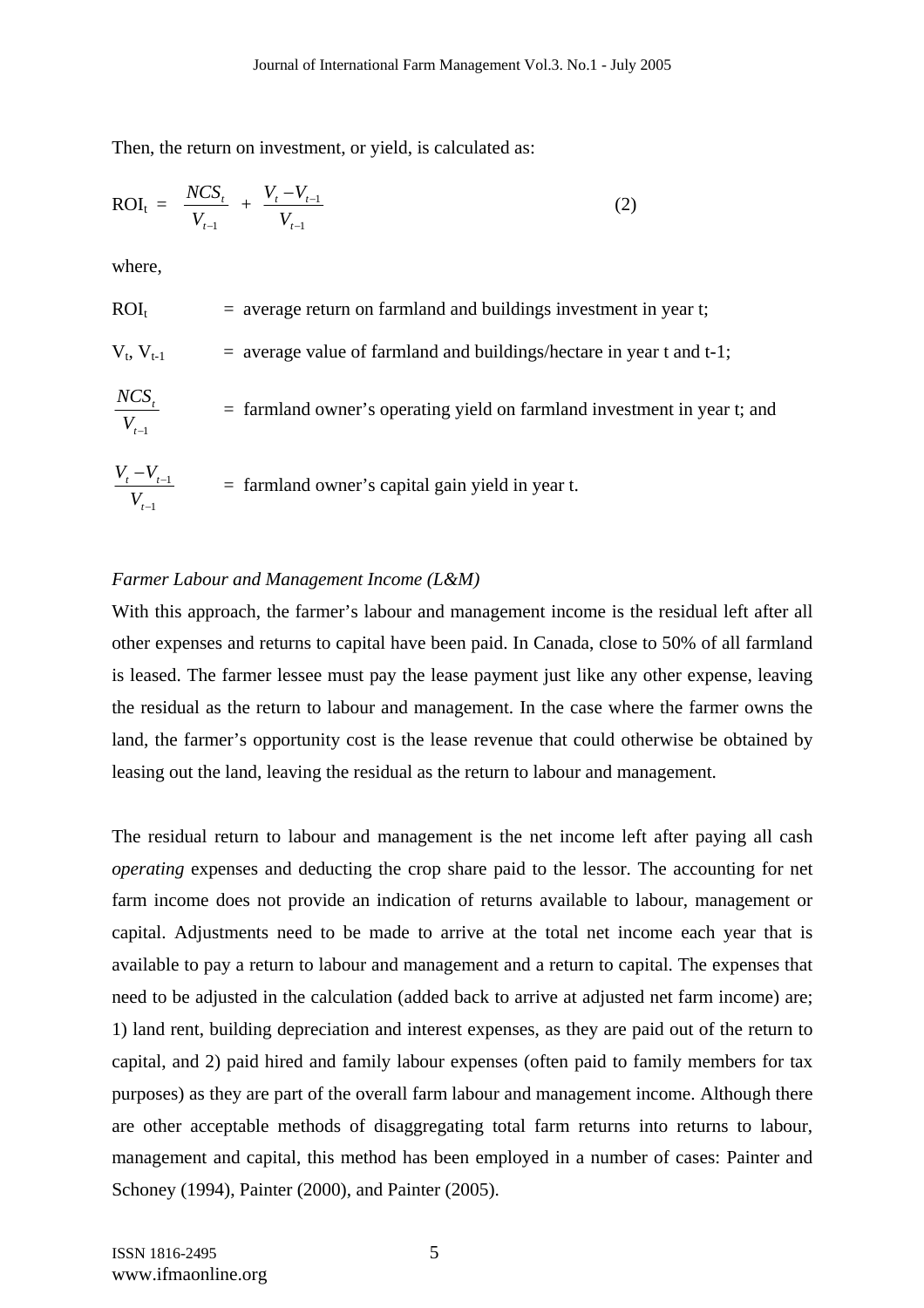As Painter (2005) pointed out, the adjustments to farm net income must determine what is *available* to pay the two returns. In the calculation of net farm income, property taxes, interest on land and building debt, building depreciation and paid hired and family labour<sup>9</sup> have all been deducted as expenses. Therefore, these expenses need to be added back to arrive at annual adjusted net income, which can then be divided into return to capital and return to labour and management, as follows:

Net Farm Income + property taxes + interest + building depreciation + farm wages  $=$ **Adjusted Net Farm Income**

| <b>Return to Capital</b>                       | <b>Return to Labour and Management</b>      |
|------------------------------------------------|---------------------------------------------|
| $=$ Lessor Crop Share                          | $=$ Adjusted Net Farm Income $-$ Lessor     |
| (out of which is paid property taxes, interest | Crop Share                                  |
| and building depreciation)                     | (this return can be used to pay farm wages) |
|                                                | to family members, hired help, or farmer    |
|                                                | owners, as they choose)                     |

Therefore, the calculation of the return to labour and management excludes all paid hired and family workers and any imputed value for unpaid family work and represents labour and management income available to the farm family. The net dollar return to labour and management per hectare (L&M) is calculated for each year in the study period and for each province, as follows.

 $L\&M_t = ANFI_t - CS_t$  (3)

where,

 $\overline{a}$ 

 $ANFI<sub>t</sub>$  = adjusted net farm income/hectare in year t; and

 $CS_t$  = lessor crop share/hectare in year t.

### **Results and Analysis**

*Average Farm Labour and Management Income* 

<sup>9</sup> All paid hired and family labour must be added back in order to determine the total amount *available* to be paid to labour and management efforts. How the farm owners choose to pay out this portion is their choice, as they can pay themselves a wage, or a wage to other family members, or they can hire workers if the farm owners decide to engage in off-farm employment. Regardless of who it is paid to, it represents the return available to the labour and management effort.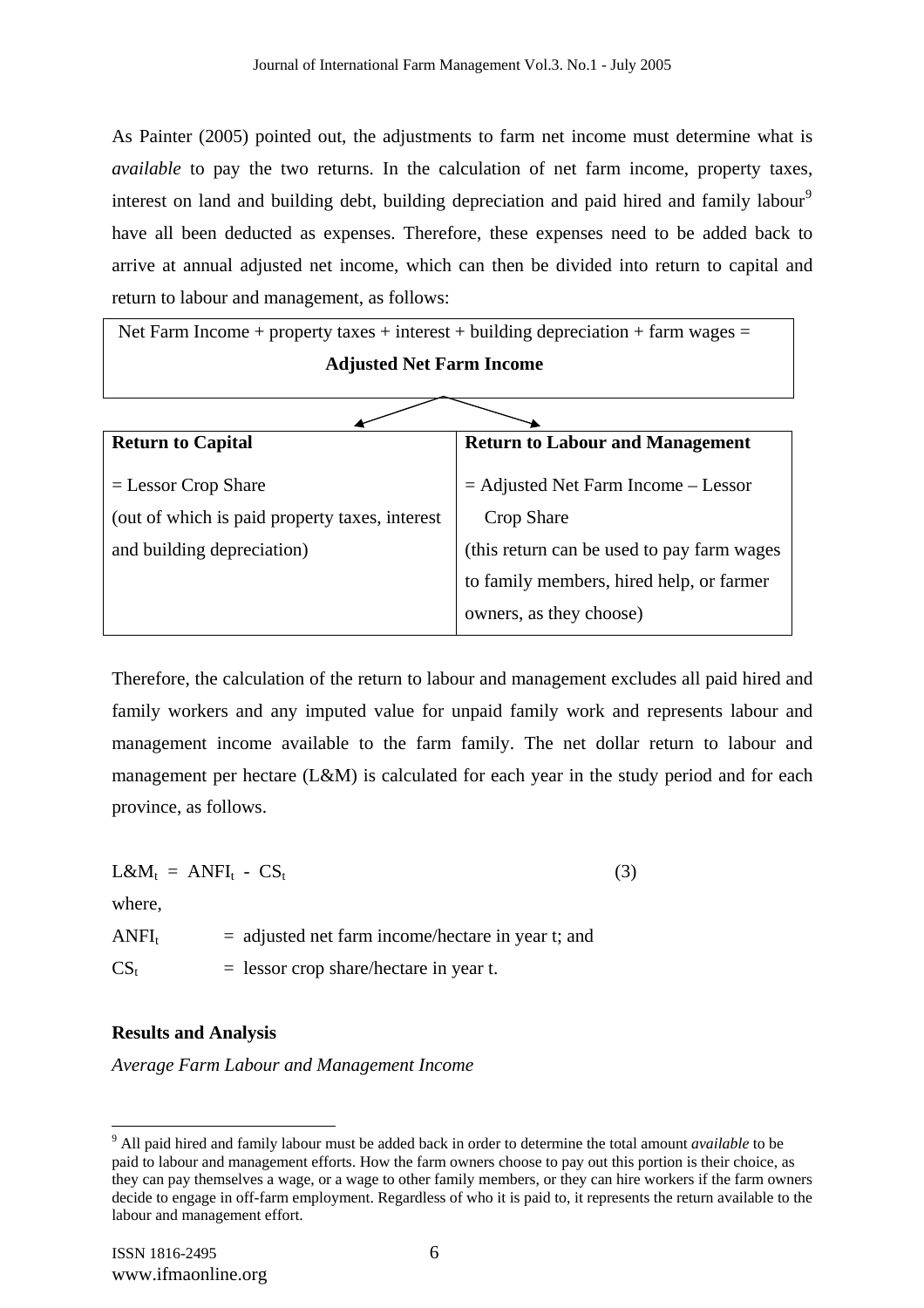Table I shows provides average farm labour and management incomes per hectare for each province over the last 30 years along with the average real growth in labour and management income per hectare. In all of the provinces, except Quebec, there has been zero or negative real growth in average farm labour and management income generated per hectare. However, this does not take into account that farmers in all provinces have adapted to new machinery technology by increasing average farm size. Larger and more efficient machinery has allowed each farmer to operate more hectares with fewer labour hours required. Table II shows that real labour and management income per farm has been increasing in each province because the positive growth in average farm size has been greater than the negative growth in labour and management income per hectare. For example, in Alberta the average labour and management income/hectare has decreased by 0.1% per year since 1972, but during the same period, Alberta farmers have increased their average hectares farmed by 0.7% per year so that overall, average farm labour and management income has increased by 0.6% per year. This illustrates one of the ways in which Canadian farmers have adapted to falling commodity prices and lower returns per hectare.

**Table I: Average Annual Real Labour and Management Income per hectare (2003 C\$) and Average Real Growth (1972 – 2003)** 

|              | Labour & Management   | <b>Average Real Growth in</b> |
|--------------|-----------------------|-------------------------------|
|              | <b>Income/hectare</b> | <b>L&amp;M</b> Income/hectare |
| Alberta      | \$<br>74.89           | $-0.1\%$                      |
| Saskatchewan | \$59.44               | $-1.0\%$                      |
| Manitoba     | 86.86<br>$\mathbb{S}$ | 0.0%                          |
| Ontario      | \$394.36              | $-0.6%$                       |
| Quebec       | \$476.45              | 1.3%                          |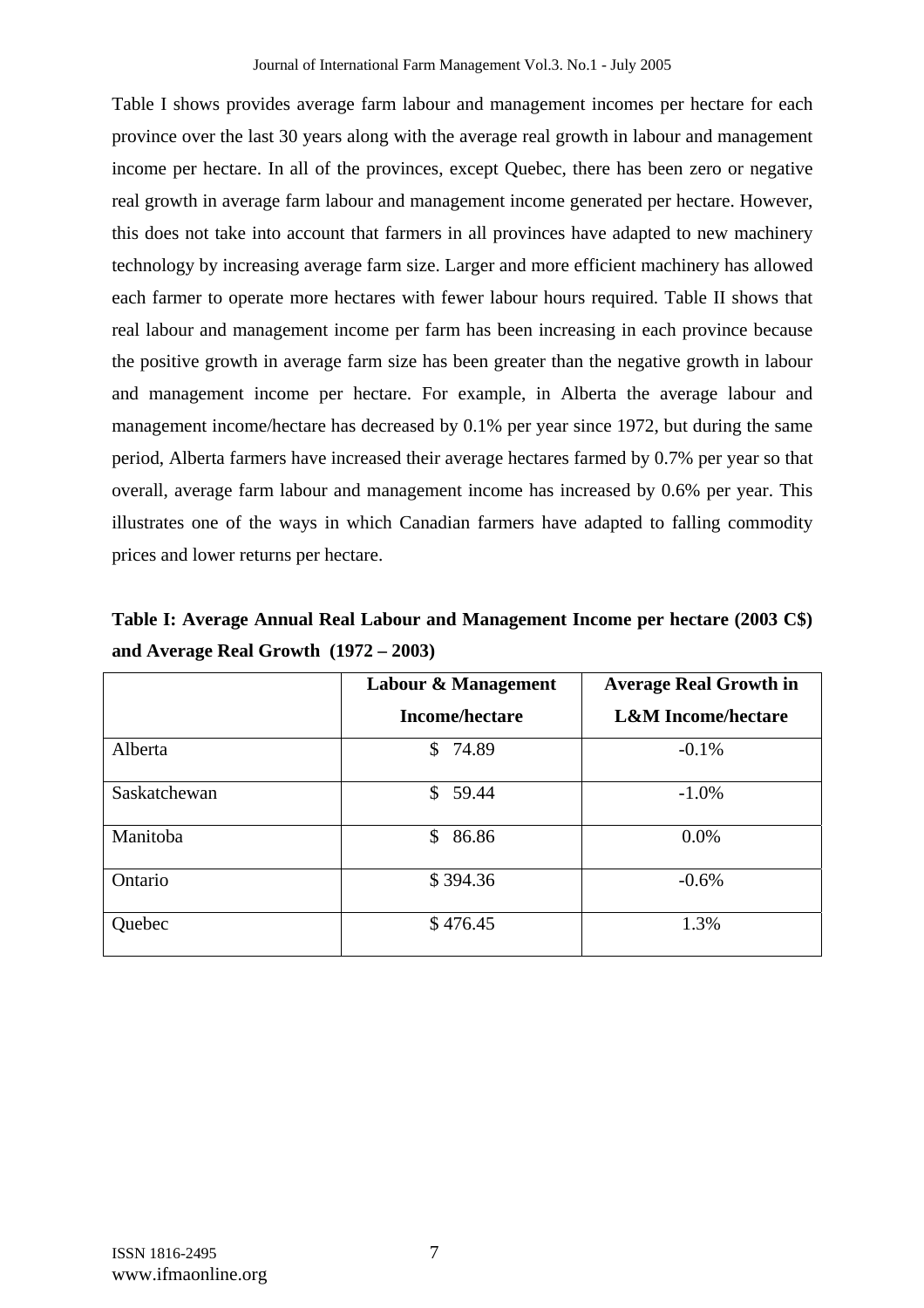**Table II: Average Real Growth in Farm Labour and Management Income/hectare, Average Farm Size, and Labour and Management Income for the Average Farm (1972 – 2003)** 

|              | Labour & Mgt          | <b>Average Farm Size</b> | <b>Farm Labour and</b> |
|--------------|-----------------------|--------------------------|------------------------|
|              | <b>Income/hectare</b> | (hectares)               | <b>Mgt Income</b>      |
| Alberta      | $-0.1%$               | 0.7%                     | 0.6%                   |
| Saskatchewan | $-1.0\%$              | 1.4%                     | 0.3%                   |
| Manitoba     | $0.0\%$               | 1.6%                     | 1.6%                   |
| Ontario      | $-0.6%$               | 0.9%                     | 0.4%                   |
| Quebec       | 1.3%                  | 1.3%                     | 2.6%                   |

Farm labour and management income represents the farmers' salaries for their labour and management efforts. To assess how well farmers have been paid over the past 30 years, average farm labour and management income is compared to average employment income in each province. Table III shows average real farm labour and management income and average real provincial employment income, along with average real growth rates, for each province. In all provinces, except Quebec, average farm labour and management income is less than average provincial employment income, indicating that farmers have received less for their labour and management efforts than others in the province. The growth rates indicate that in Quebec and Manitoba, farmers' labour and management incomes have been growing at a faster rate than other employment income, while Ontario farmers have matched other employment growth, but in Alberta and Saskatchewan, farmers' labour and management income growth have lagged the rest of the provincial economy. Figures 2 and 3 illustrate average real farm labour and management earnings and average real provincial employment earnings for the study period for two of the provinces; Saskatchewan, where farm income has lagged provincial employment income, and Quebec, where farm income has surpassed provincial employment income. As Figures 2 and 3 illustrate, farm labour and management income in both provinces is more variable than average provincial employment income, especially in Saskatchewan. Table III also provides the coefficient of variation<sup>10</sup> for average real farm labour and management income and average real provincial employment income. The coefficient of variation indicates that Saskatchewan farmers experience the greatest

<sup>&</sup>lt;sup>10</sup> The coefficient of variation is a standardized measure of variability and is the standard deviation of the income stream divided by the average income.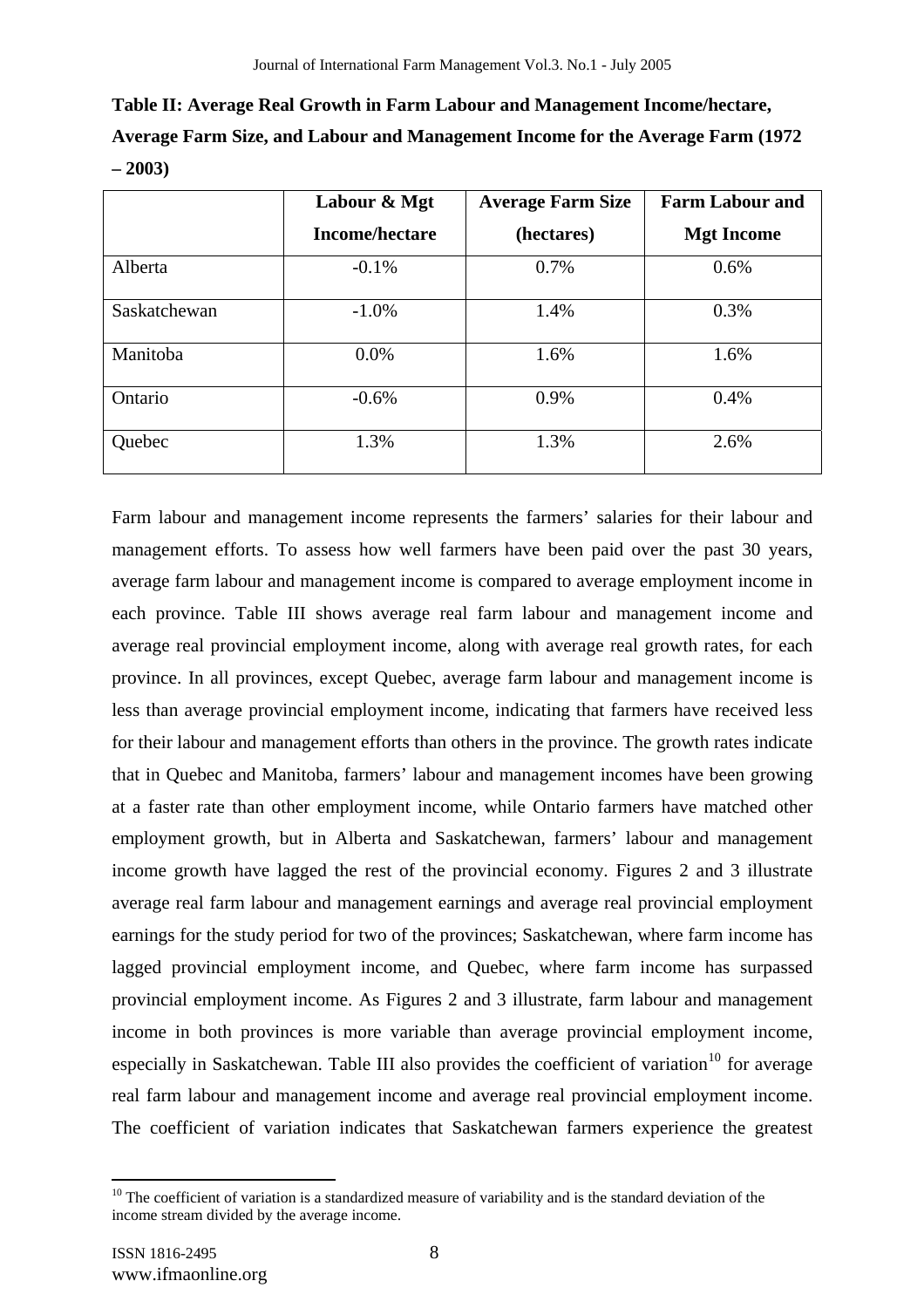variability in farm labour and management income while Ontario and Quebec farmers experience the least.

**Figure 2: Average Farm Labour and Management Income and Average Provincial Wage and Salary Income for Saskatchewan (2003 C\$) 1972 – 2003** 



**Figure 3: Average Farm Labour and Management Income and Average Provincial Wage and Salary Income for Quebec (2003 C\$) 1972 – 2003** 

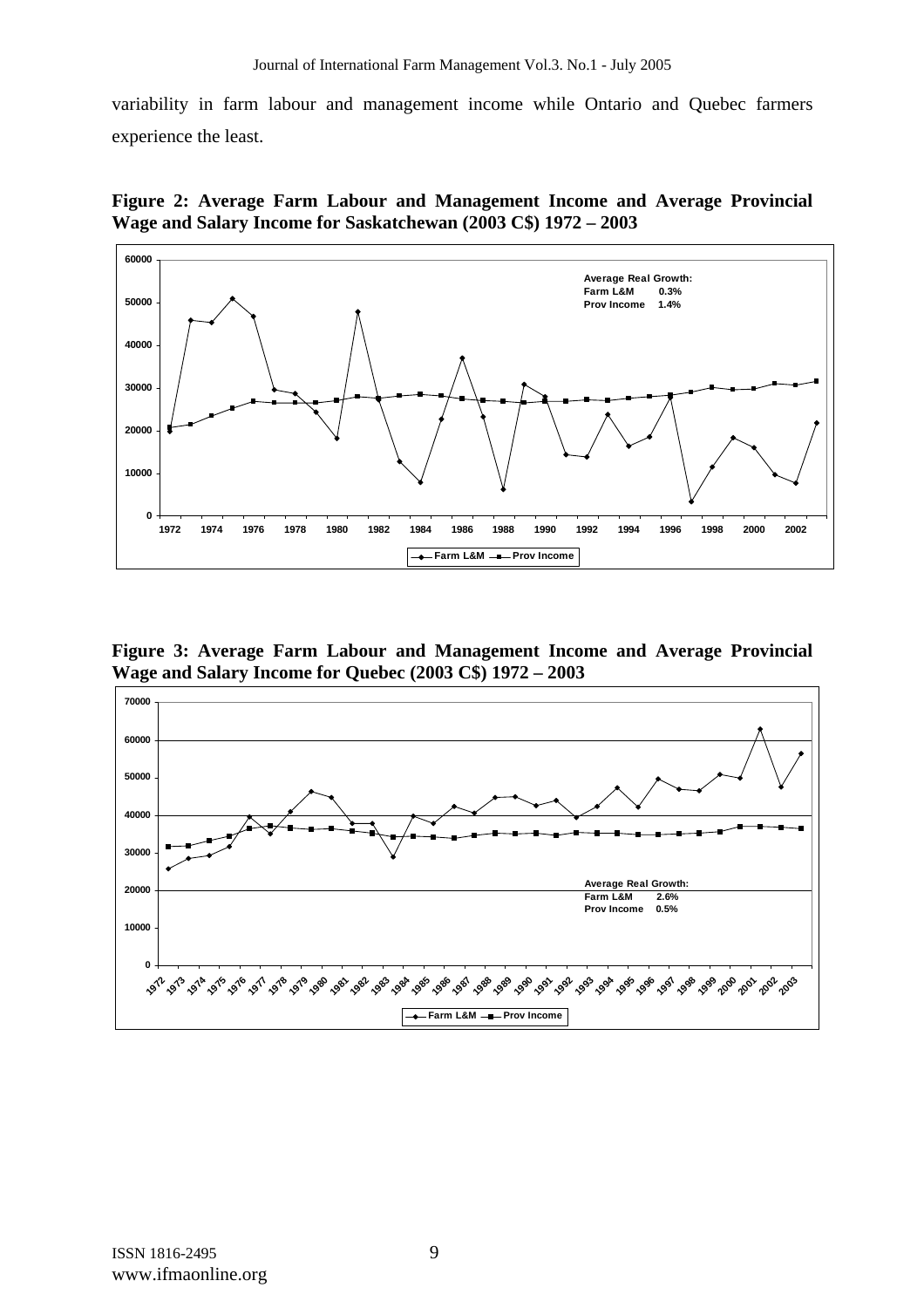| Table III: Comparison of Average Farm Labour and Management Income and Average  |
|---------------------------------------------------------------------------------|
| Provincial Employment Income (2003 C\$), Average Real Growth in Incomes (1972 – |
| 2003), and Coefficient of Variation of Incomes                                  |

|                                 | <b>Average Farm Labour</b> | <b>Average Provincial</b> |
|---------------------------------|----------------------------|---------------------------|
|                                 | and Management Income      | <b>Employment Income</b>  |
| Alberta                         | \$25,911                   | \$ 36,678                 |
| <b>Average Growth</b>           | 0.6%                       | 1.2%                      |
| <b>Coefficient of Variation</b> | 0.33                       | 0.09                      |
| Saskatchewan                    | \$23,603                   | \$27,348                  |
| <b>Average Growth</b>           | 0.3%                       | 1.4%                      |
| <b>Coefficient of Variation</b> | 0.55                       | 0.09                      |
| Manitoba                        | \$23,984                   | \$31,793                  |
| <b>Average Growth</b>           | 1.6%                       | 0.5%                      |
| <b>Coefficient of Variation</b> | 0.42                       | 0.03                      |
| Ontario                         | \$30,633                   | \$39,120                  |
| <b>Average Growth</b>           | 0.4%                       | 0.4%                      |
| Coefficient of Variation        | 0.17                       | 0.06                      |
| Quebec                          | \$41,988                   | \$35,125                  |
| <b>Average Growth</b>           | 2.6%                       | 0.5%                      |
| <b>Coefficient of Variation</b> | 0.19                       | 0.04                      |

Source for Average Provincial Employment Income: Statistics Canada's Canadian Economic Observer.

# *Average Return on Farm Capital Investment*

Table IV shows a comparison of farm capital investment yields in each province and average investment yields for stocks and bonds<sup>11</sup>. The comparison is done for two time periods (1972) – 2003 and 1990 – 2003) to illustrate that farm capital investment yields have declined in recent years. During the period 1972 – 2003, the return on investment for Canadian farmland has been very competitive with stock market yields. In the more recent time period of 1990 – 2003, farmland yields have been lower than stock yields, however, Figures 4 and 5 illustrate an interesting comparison. When risk is included in the comparison, the risk-return tradeoff for farmland is relatively good in both time periods. Figure 4 (1972 – 2003) shows farmland yields almost as high as stock yields but with significantly less risk than stocks. Based on the

 $\overline{a}$ <sup>11</sup> Average bond yields are from Statistics Canada (The Canadian Economic Observer) and average stock market yields are from Morgan Stanley Capital International.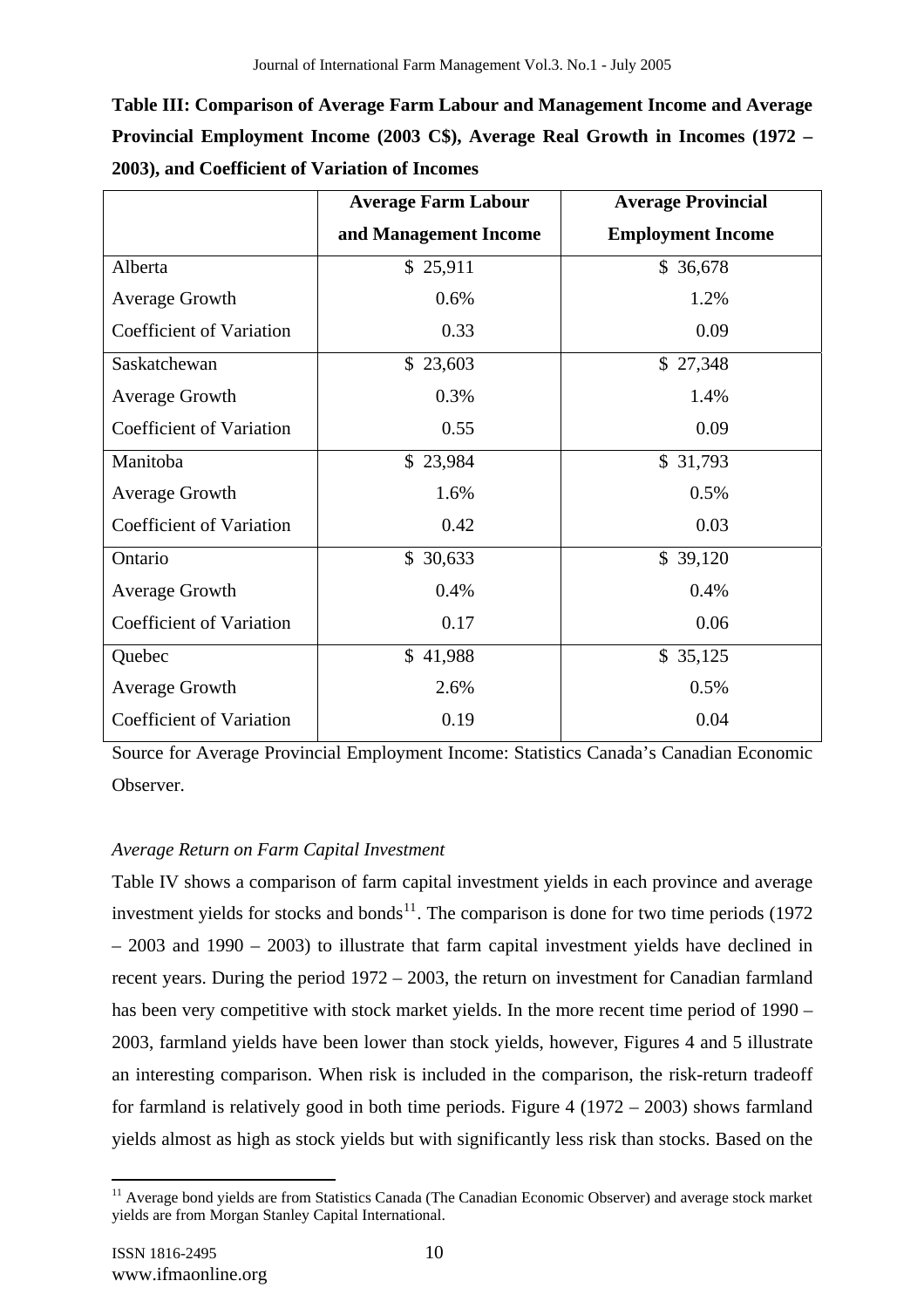Capital Market Line, farmland investment in all five provinces performed as well as or better than the average stock market portfolio in the world. Figure 5 (1990 – 2003) shows lower farmland yields in recent years but again shows significantly less risk than stocks. Therefore, declining farmland investment yields may have been a market reaction to lower perceived risk associated with farmland investment. In both figures, farmland performs very well on a risk-return basis, relative to most stock markets, and much better than some stock markets.



**Figure 4: Risk – Return Comparison for Canadian Farmland and Stock Market Investment Yields (1972 – 2003)** 

**Figure 5: Risk – Return Comparison for Canadian Farmland and Stock Market Investment Yields (1990 – 2003)** 

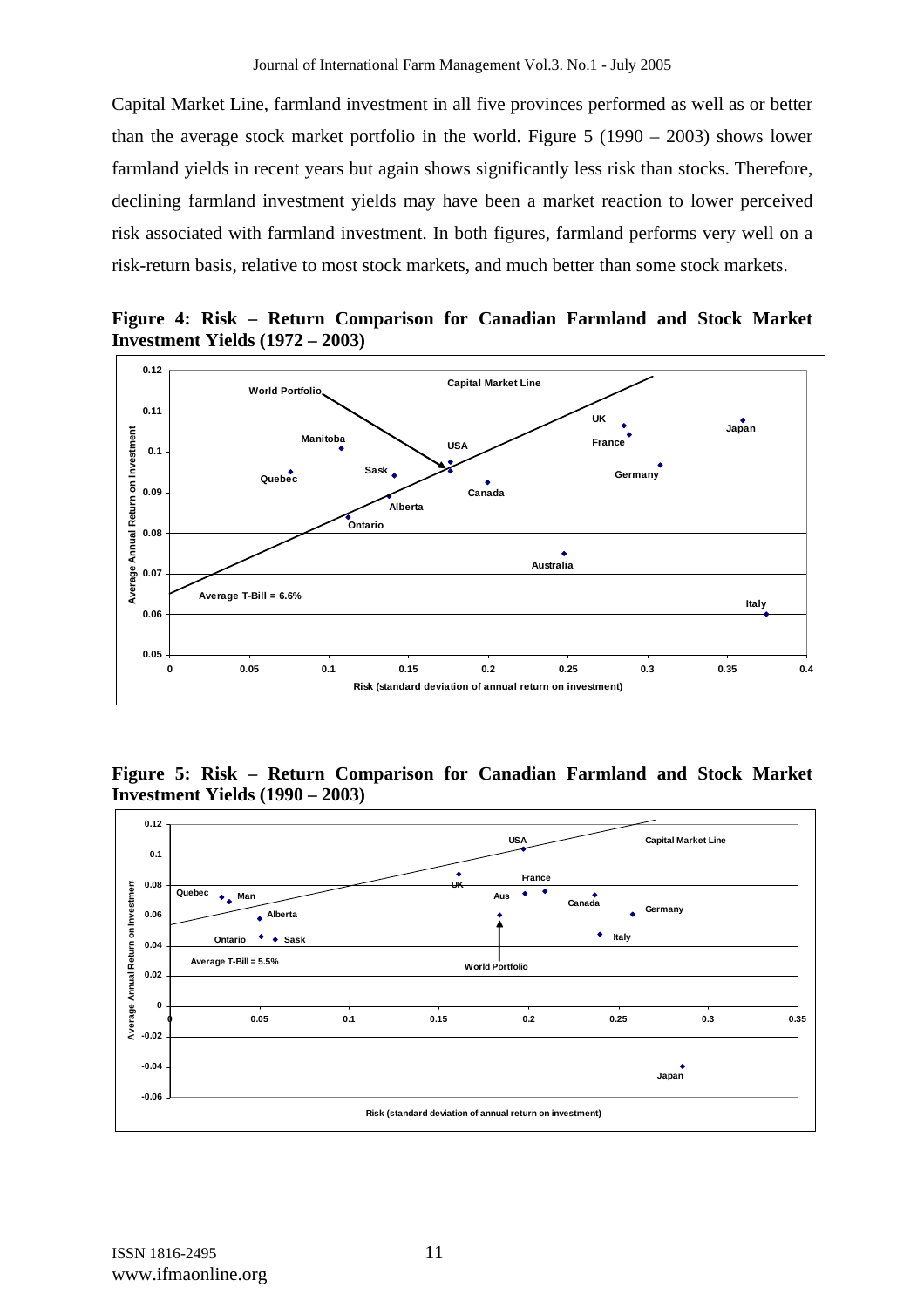| Table IV: Average Nominal Investment Yields for Farm Capital, Stock Markets, and |  |
|----------------------------------------------------------------------------------|--|
| Bonds $(1972 - 2003)$ and $(1990 - 2003)$                                        |  |

| Farmland                          | 1972 - 2003 | 1990 - 2003 |
|-----------------------------------|-------------|-------------|
| Alberta                           | 8.9%        | 5.8%        |
| Saskatchewan                      | 9.4%        | 4.4%        |
| Manitoba                          | 10.1%       | 6.9%        |
| Ontario                           | 8.4%        | 4.6%        |
| Quebec                            | 9.5%        | 7.2%        |
| <b>Bonds</b>                      |             |             |
| Canada 3-mth T-bills              | 6.6%        | 5.5%        |
| Canada Long Bonds                 | 7.6%        | 7.3%        |
| <b>Stock Markets</b>              |             |             |
| Australia                         | 7.5%        | 7.5%        |
| Canada                            | 9.2%        | 7.3%        |
| France                            | 10.4%       | 7.6%        |
| Germany                           | 9.7%        | 6.1%        |
| Italy                             | 6.0%        | 4.8%        |
| Japan                             | 10.8%       | $-4.0%$     |
| $\ensuremath{\mathrm{UK}}\xspace$ | $10.6\%$    | 8.7%        |
| <b>USA</b>                        | 9.7%        | 10.4%       |
| World Portfolio                   | 9.5%        | 6.0%        |

Sources: Bond Yields – Statistic Canada's Canadian Economic Observer; Stock Market Yields – Morgan Stanley Capital International

*Comparison of Average Total Farm Family Income with Average Provincial Family Income*  Table V compares average family income (all families) with average farm family income<sup>12</sup>, for each province. In  $1971^{13}$ , average total farm family income was 70%, 77%, 64%, 82%

 $12$  Average family income and average farm family income, by province, was provided by Statistics Canada, and derived from census data.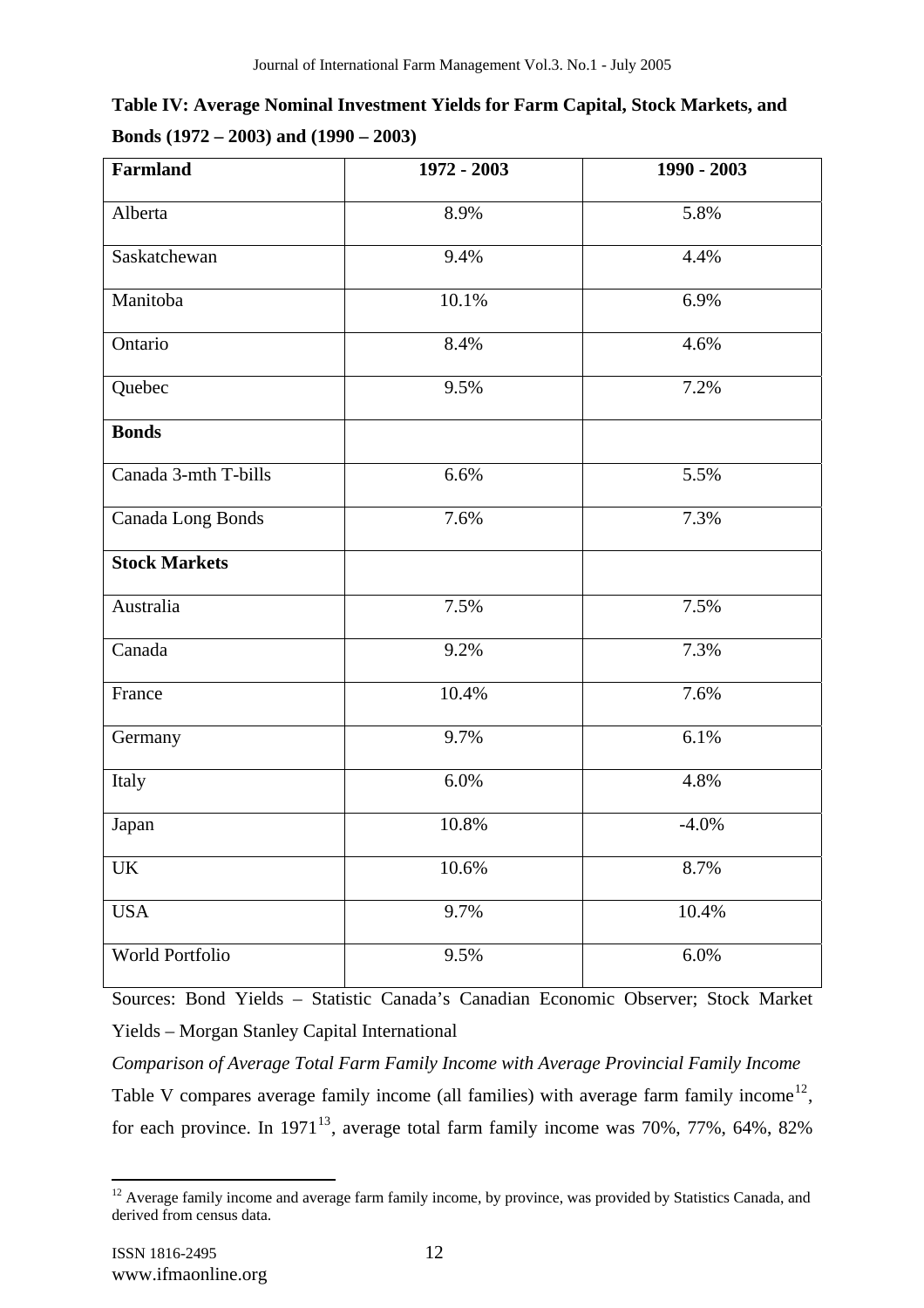and 78% of average provincial family income for Alberta, Saskatchewan, Manitoba, Ontario and Quebec, respectively. By 2001, average farm family income as a % of average provincial family income had risen to 94%, 96%, 85%, 100%, and 99%, for Alberta, Saskatchewan, Manitoba, Ontario and Quebec, respectively. This was accomplished by farm families even as the labour and management returns from the farm (especially in Alberta and Saskatchewan) were declining relative to overall employment earnings in the province. Farm families have been able to narrow the income gap by increasing average farm size and, most importantly, by increasing off-farm sources of income. In every province the off-farm income as a proportion of total farm family income increased between 1971 and 2001, the largest increase being from 62% to 78% in Saskatchewan and the smallest being 78% to 84% in Ontario.

**Table V: Comparison of Average Total Farm Family Income (with % from farm sources) and Average Provincial Family Income (2003 C\$) 1971 – 2001** 

| 1971            | 1981     | 1991     | 2001                |
|-----------------|----------|----------|---------------------|
| <b>Alberta</b>  |          |          |                     |
| \$33,608        | \$63,911 | \$57,112 | \$71,644            |
| 29%             | 30%      | 11%      | 18%                 |
| \$47,678        | \$70,365 | \$68,156 | \$76,526            |
|                 |          |          |                     |
| \$28,347        | \$59,075 | \$52,969 | \$58,730            |
| 38%             | 49%      | 22%      | 22%                 |
| \$36,814        | \$58,899 | \$57,516 | \$61,098            |
| <b>Manitoba</b> |          |          |                     |
| \$27,810        | \$48,177 | \$50,440 | \$53,827            |
| 30%             | 37%      | 22%      | 22%                 |
| \$43,499        | \$56,624 | \$60,012 | \$63,242            |
| Ontario         |          |          |                     |
| \$43,648        | \$61,958 | \$72,740 | \$79,343            |
| 22%             | 22%      | 12%      | 16%                 |
| \$53,521        | \$64,836 | \$74,511 | \$79,152            |
| Quebec          |          |          |                     |
| \$36,459        | \$56,254 | \$59,523 | \$63,171            |
|                 |          |          | <b>Saskatchewan</b> |

<sup>&</sup>lt;sup>13</sup> For this comparison, census data is used, which means that the years do not correspond exactly with the 1972-2003 study period.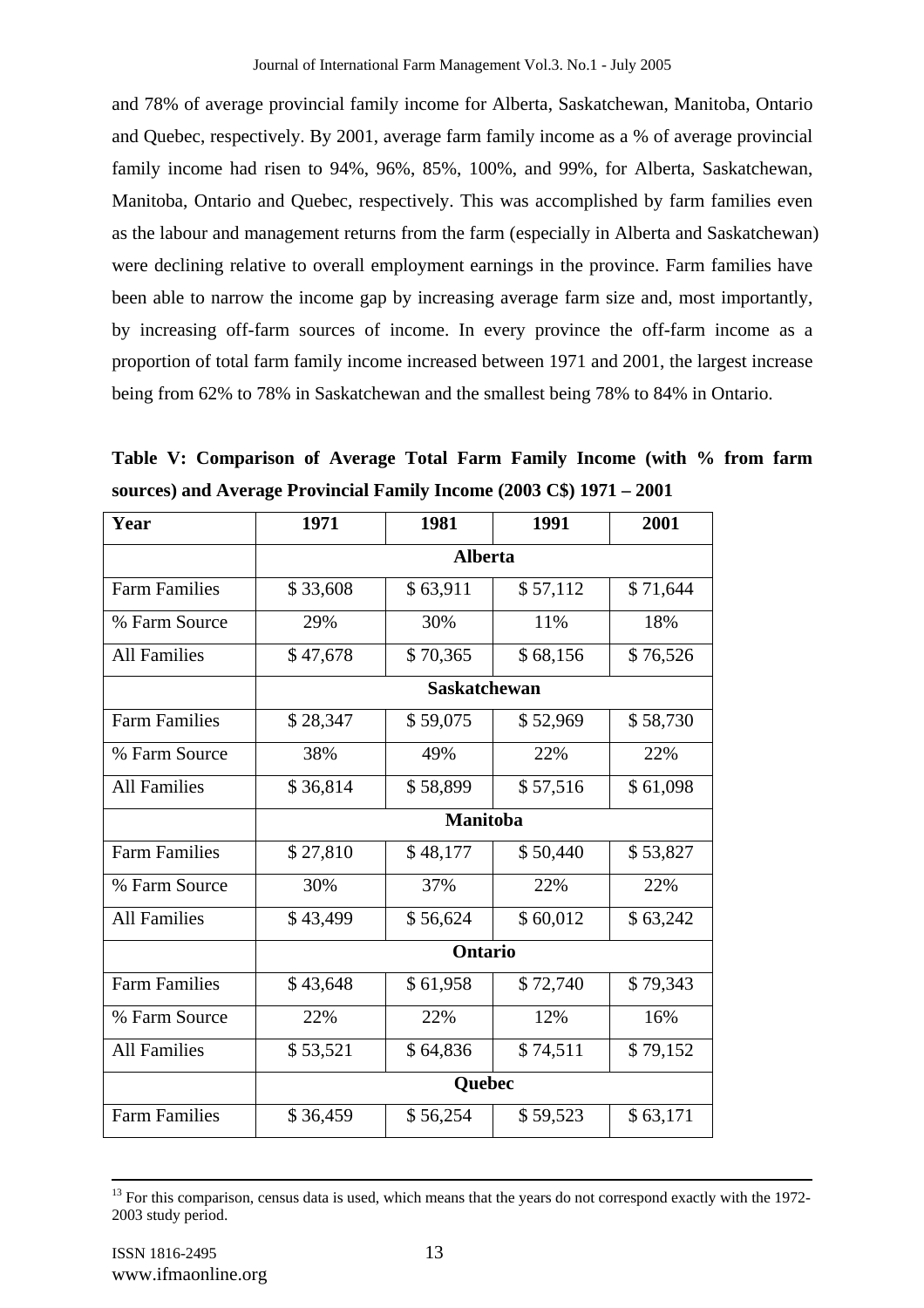Journal of International Farm Management Vol.3. No.1 - July 2005

| % Farm Source       | 28%      | 30%      | 22%      | 19%      |
|---------------------|----------|----------|----------|----------|
| <b>All Families</b> | \$46,508 | \$58,128 | \$60,665 | \$63,555 |

Source: Statistics Canada (from Census 1971, 1981, 1991, and 2001)

*Comparison of Average Farm Family Net Worth with Average Provincial Family Net Worth*  Table VI compares average farm family net worth with average family net worth, by province. The data for family and farm family net worth is not available in time series, which means a comparison can be made at one point only. In 1999, Statistics Canada conducted a nationwide survey to determine average family net worth (all families). This was compared to average farm family net worth for 1999, which was collected in an annual farm financial survey by Statistics Canada. Table VI shows that, on average, farm families have a significantly higher net worth than the average family, in every province studied. In Alberta and Ontario average farm family net worth is the highest, and in each case it is over three times the average family net worth in those provinces. Even in Saskatchewan, where average farm family net worth is the lowest amongst the five provinces, it is over twice as large as average family net worth. This indicates that farm families, on average, have done very well in accumulating wealth, relative to all families in the province. Figure 6 illustrates the comparison of net worth and shows farm families with significantly higher levels of wealth in all provinces.

|              | Average Net Worth (2003 C\$) |                     |  |
|--------------|------------------------------|---------------------|--|
|              | <b>Farm Families</b>         | <b>All Families</b> |  |
| Alberta      | \$926,695                    | \$299,513           |  |
| Saskatchewan | \$607,466                    | \$267,151           |  |
| Manitoba     | \$689,696                    | \$233,468           |  |
| Ontario      | \$923,128                    | \$304,026           |  |
| Quebec       | \$786,736                    | \$225,873           |  |

**Table VI: Average Net Worth for Farm Families and All Families, by Province (1999)** 

Source: Statistics Canada: The Assets and Debts of Canadians (1999) and Farm Financial Survey (2003)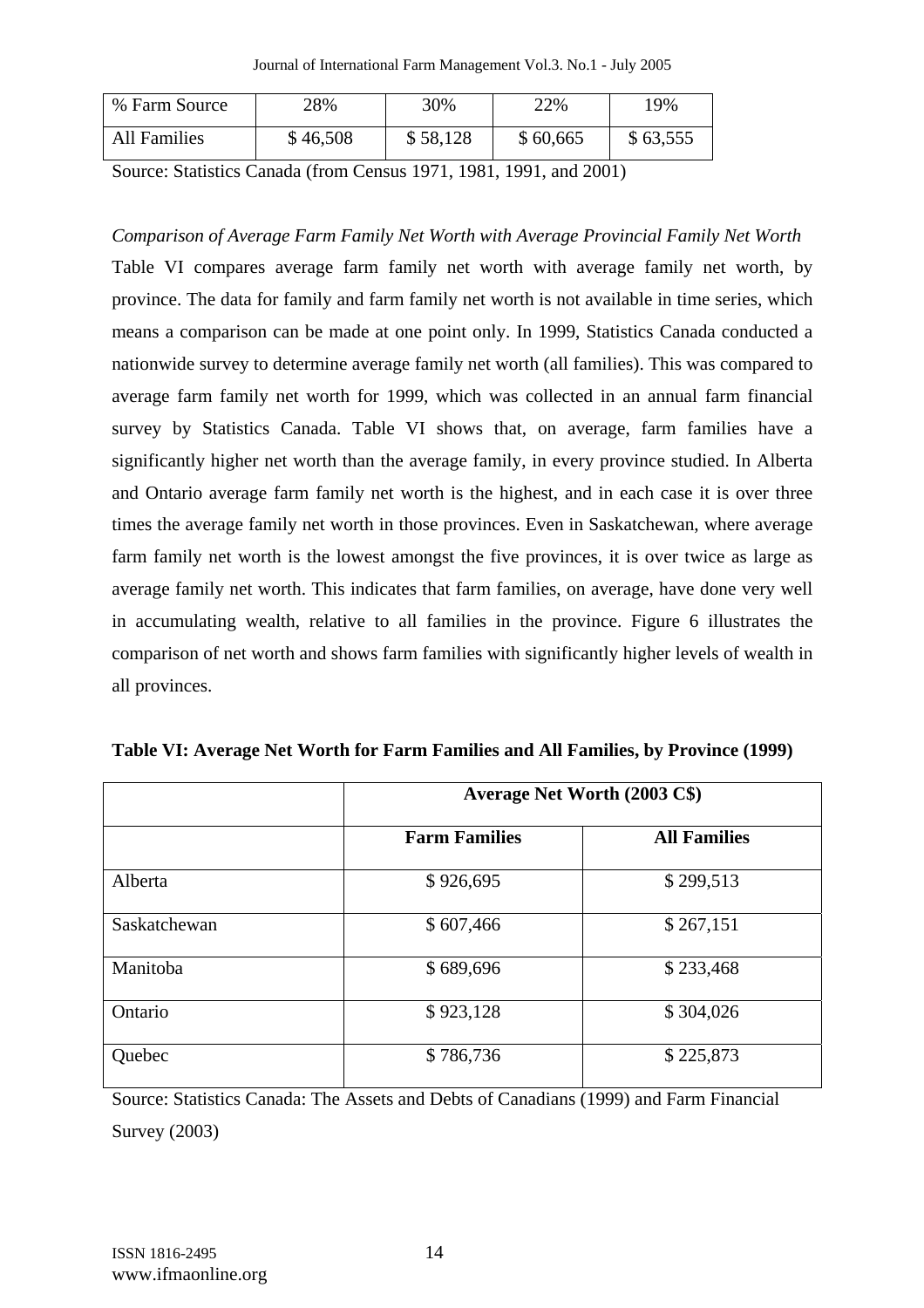



#### **Conclusions**

Average farm labour and management incomes have been lower than average provincial employment incomes, over the past 30 years, in all provinces studied except Quebec. Saskatchewan farmers have the lowest average labour and management incomes and the lowest growth (-1.0% per year) in labour and management income per hectare. Quebec has the highest farm labour and management income (almost double Saskatchewan's level) and is the only province with positive growth (1.3% per year) in labour and management income per hectare. All provinces have positive growth in average farm size, which offsets the low and negative growth in labour and management income per hectare. When growth in labour and management income per hectare is combined with growth in average farm size, there is positive real growth in farm labour and management incomes in all provinces, with the lowest growth in Saskatchewan and the highest in Quebec. In Manitoba and Quebec, growth in farm labour and management income exceeds growth in provincial employment income, indicating that farm income is improving relative to other sectors in the economy. However, in Alberta and Saskatchewan, average farm labour and management incomes are lower and growing at a slower rate than average employment incomes, which implies that the gap may be widening in those provinces. It is also important to note that, in all five provinces, the variability of farm labour and management income is greater than average employment income, which must be considered when comparing farm incomes with average provincial incomes.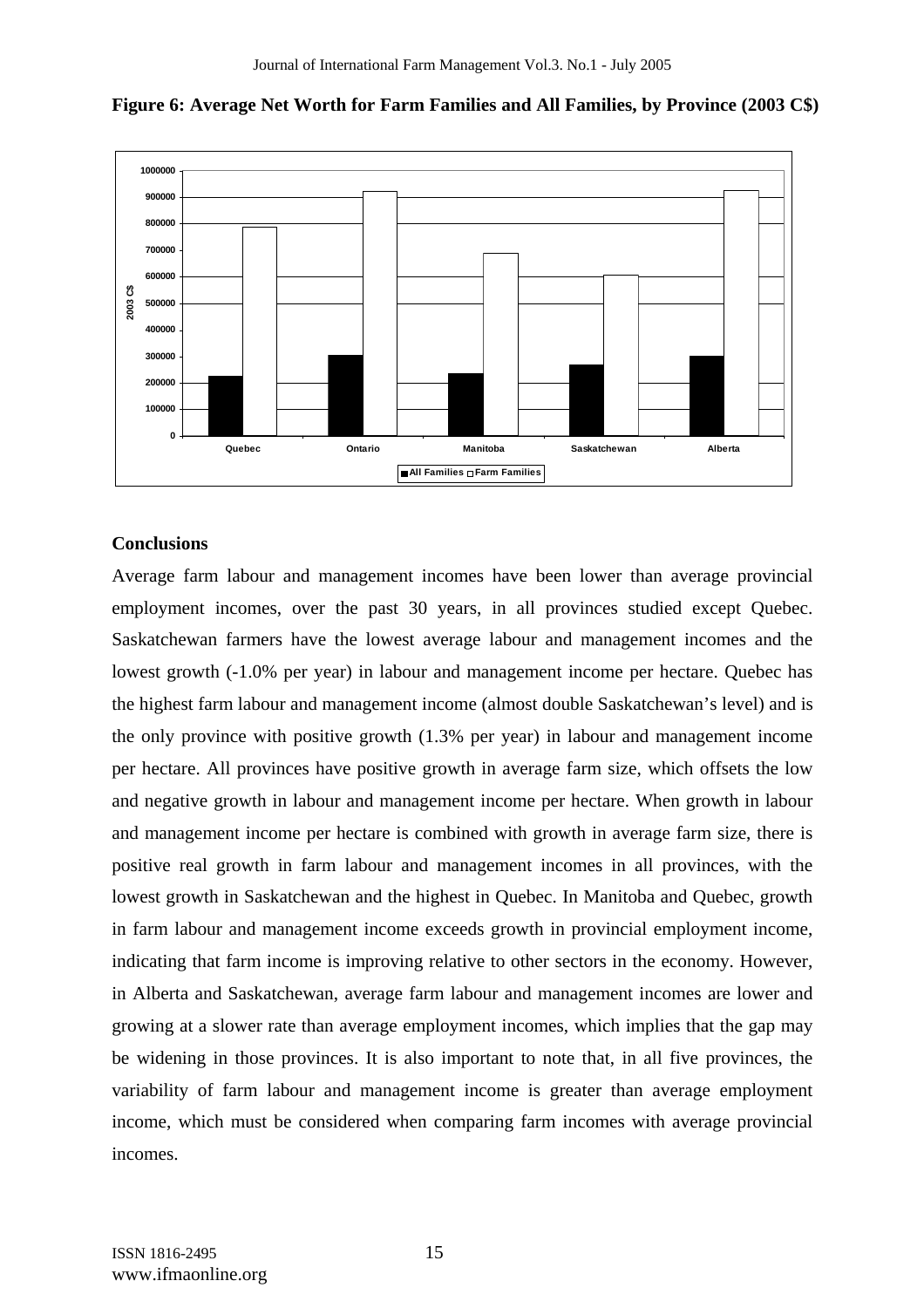Average capital investment returns for farmland compare very favorably with average stock and bond yields. Over the past 30 years (1972 – 2003), average returns on farmland investment have outperformed many stock markets in the world, and have performed at least as well as the World Portfolio and the United States stock markets. In the shorter term (1990 – 2003), Quebec, Manitoba and Alberta farmland has continued to perform as well as the stock markets, even though their investment yields have fallen, because their risk levels have also decreased. Saskatchewan and Ontario farmland investment risk levels have also declined but their investment yields have fallen to levels that make them somewhat less attractive than some leading stock markets.

When average farm family incomes are compared to the average incomes of all families, it is clear that farm families are better off today than they were 30 years ago. The once large gap between farm family and other incomes has been mostly eliminated. Farm families have achieved this by increasing average farm size and by significantly increasing their off-farm incomes. This shows that farm families have adapted to falling commodity prices by being adapters of and investors in new technologies, allowing them to increase farm size (increased cost efficiencies) and by diversifying their income sources to include more off-farm income.

While farm families are closing the income gap with non-farm families, farm families have clearly exceeded non-farm families in wealth accumulation. In all five provinces, average farm family net worth is significantly greater than the average for all families. This implies that when all sources of income are considered, including farm labour and management income, off-farm employment income, and farmland investment returns, farm families have done very well, relative to non-farm families. The higher net worth comparison implies that farm families are significantly better off today (financially) than others.

Given the financial health of farm families in Canada, can a case be made for having governments provide greater farm subsidies? From a government policy perspective, based on the income and especially the net worth comparisons, it is difficult to justify providing non-repayable transfers to farmers. Certainly, like other businesses, farmers face significant risks and should be compensated in the market place for taking those risks. In the last few years Canadian farmers have faced some serious setbacks, including severe droughts and frosts in western Canada, the closed United States border to beef due to the BSE scare, and recently, United States tariffs on pork. These risks have led to greater uncertainty and variability associated with farm incomes. However, it is not the level of income or wealth that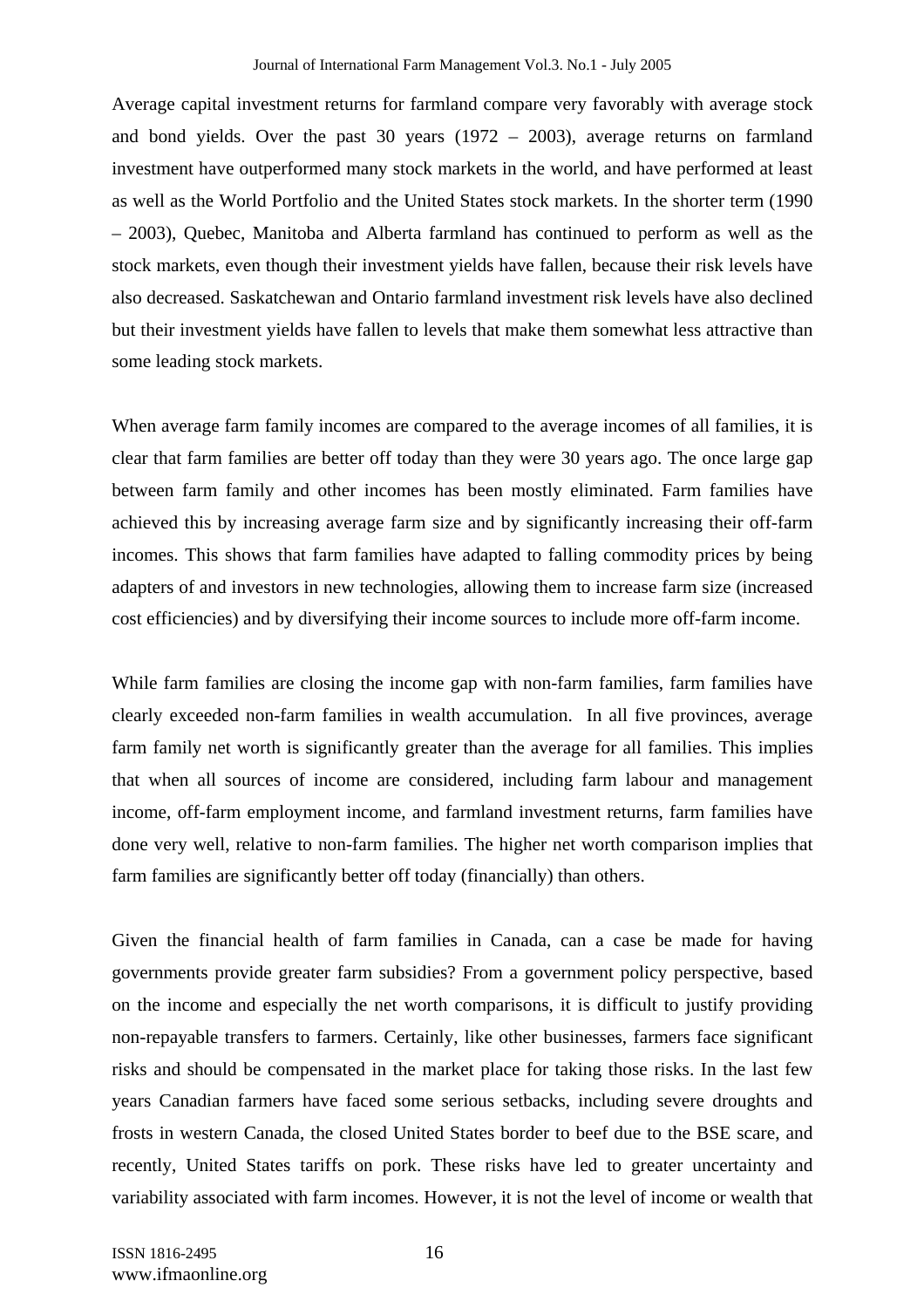is the problem; it is the risk and variability of farm income that is the problem. The implication of the analysis is that cash subsidies are not needed, but rather, good risk management programs that help to reduce the variability of farm incomes over time.

In conclusion, farm lobby groups have exaggerated the problem associated with the level of farm family income and wealth. Farm family income levels have increased relative to nonfarm incomes and farm family net worth is significantly higher than the provincial average. Handing out non-repayable transfers to farmers may solve their current problems, but the assessment of farm financial health does not warrant it. However, governments can help farmers to reduce their risk levels by providing programs that reduce the variability of farm incomes and enable farmers to better weather any short term financial crises that are bound to occur.

# **References**

Alberta Agriculture, Food and Rural Development (2003). *Agricultural Statistics Yearbook*. Department of Agriculture, Government of Alberta, Edmonton, Alberta.

Census Canada (1971, 1981, 1986, 1991, 1996, 2001). General Census and Census of Agriculture. Government of Canada. Ottawa, Ontario.

Manitoba Agriculture and Food (2003). *Manitoba Agricultural Yearbook.* Department of Agriculture, Government of Manitoba, Winnipeg, Manitoba.

Morgan Stanley Capital International (2003). *International Stock Indices*. San Francisco, California.

Painter, Marvin J. 2005. "Returns to Farmland and Farm Labour and Management in Western Canada" *Journal of Farm Management*. Journal of the Institute of Agricultural Management. University of Newcastle, United Kingdom. (forthcoming)

Painter, Marvin J. 2004. "The Impact of Political and Economic Culture on Farmland Values in Western Canada". *Journal of the American Society of Farm Managers and Rural Appraisers.* American Society of Farm Managers and Rural Appraisers (2004 Journal of ASFMRA). 112-118. October 2004

Painter, Marvin J. 2002. "The Impact of Earnings Growth on Farmland Values". *Journal of the American Society of Farm Managers and Rural Appraisers.* American Society of Farm Managers and Rural Appraisers (2002 Journal of ASFMRA). 99-106. October 2002.

Painter, Marvin J. 2000. "Should Saskatchewan Farmland be Part of Your Investment Portfolio?". Ca*nadian Journal of Agricultural Economics*, Canadian Agricultural Economics and Farm Management Society. Volume 48, 39-50, April 2000.

Painter, Marvin J. and Richard A. Schoney. 1994. "Determining the Risk-Adjusted Earnings Multiplier for Farmland Valuation". *Journal of the American Society of Farm Managers and Rural Appraisers*, 58,1, 116-124, Denver, Colorado.